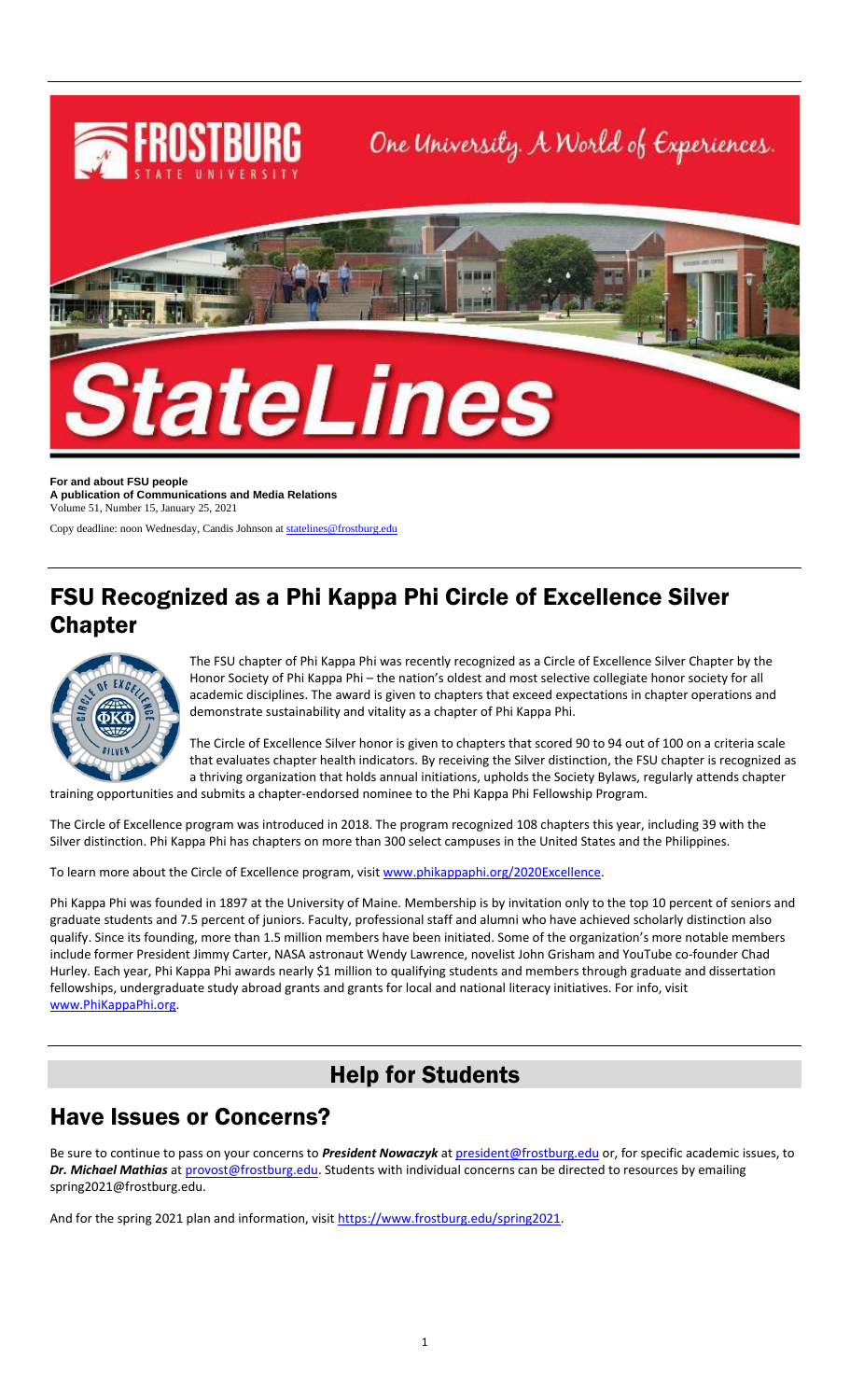#### **Music**

## Dr. Jay DeWire to Perform in Online Faculty Artist Series Concert



FSU's Department of Music will kick off the spring semester with a livestreamed Faculty Artist Series concert by pianist *Dr. Jay DeWire* on **Sunday, Jan. 31**, at 3 p.m. The recital is free to view online. Visit [www.frostburg.edu/concerts](http://www.frostburg.edu/concerts) and click this event to be directed to the FSU Localist Events page; click the red "Join Stream" button on the right side of page to join the livestream.

If you miss the livestream, the concert is available for viewing on YouTube: Frostburg Music Department.

DeWire will perform "Italian Concerto, BWV 971" by Johann Sebastian Bach, "Humoreske in B-flat Major, Op. 20" by Robert Schumann, "Images, Book 1" by Claude Debussy and "Etudes-Tableaux, Op. 39" by Sergei

Rachmaninoff.

The "Italian Concerto, BWV 971," originally titled "Concerto nach Italienischen Gusto" ("Concerto in the Italian Taste"), is a threemovement concerto for two-manual harpsichord solo composed by Bach and published in 1735 as the first half of "Clavier-Übung II."

The "Humoreske" is a romantic piano piece consisting of seven sections that Schumann composed in 1839 and dedicated to composer Julie von Webenau. Schumann cited German Romantic writer Jean Paul's style of humor as the source of inspiration.

Incubated in Impressionism in the visual arts and the Symbolist movement in literature, Debussy was alert to the intoxicating interplay of words and images. "Reflets dans l'eau" ("Reflections on the Water") is a masterpiece in the tradition of water music, the piano conjuring up water both at rest and at play. "Hommage à Rameau" borrows no stylistic trait from Jean-Phillipe Rameau, Debussy's composer predecessor, although at the time he was composing this first set of "Images" in 1903, Debussy was editing some of Rameau's music. For "Mouvement," the performer is asked to play with "a whimsical lightness, but precisely."

"Études-Tableaux, Op. 39" ("Study Pictures") is the second set of piano études Rachmaninoff composed from 1916 to 1917. The complex "Allegro molto" starts off with an angry, frenetic feel, but there are moments of violent sublimity scattered throughout. "Allegro moderato," a lyrical and musical study of double notes, has very long, defined legato melodic lines that are contrasted by a staccato middle section. "Allegro moderato. Tempo di marcia," a dramatic, bombastic march to conclude this set, contains ingenious counterpoint, lush harmonies and a wide range of musical colors.

Because of the coronavirus pandemic, musical performances before live audiences will not be held until conditions warrant. However, the Department of Music is continuing its series of online presentations. Links will be posted at [www.frostburg.edu/concerts.](http://www.frostburg.edu/concerts) For info, contact FSU's Department of Music at 301-687-4109.

## CES to Offer Discounts to Maryland Symphony Virtual Events

CES at FSU will offer a 20 percent discount to local residents who purchase tickets to the Maryland Symphony Orchestra's virtual spring season events. All concerts, led by MSO Musical Director Elizabeth Schulze, will be streamed live from the historic Maryland Theatre in Hagerstown, Md., with the first concert on **Sunday, Jan. 31**.

This exclusive offer is made possible through a grant from the Community Trust Foundation's Iris and Peter Halmos Community Fund. Single performance tickets of \$29.99 are discounted to \$23.99, while season subscription tickets of \$149.99 are discounted to \$119.99. This offer will be available until all grant funds have been spent.

The discount can be secured by using a promo code that will be distributed through CES monthly newsletters and promotions. To join the mailing list or inquire about the promo code, email [ces@frostburg.edu.](mailto:ces@frostburg.edu) For info about each concert or to purchase tickets, visi[t https://watch.marylandsymphony.org/catalog.](https://watch.marylandsymphony.org/catalog)

The season begins on **Sunday, Jan. 31**, at 3 p.m. with a program that includes "Seasons Lost" from American composer David Ludwig, and Antonio Vivaldi's iconic "The Four Seasons," featuring violinist Bella Hristova. Praised by the New York Times for her "accomplished technique, penetrating sound and probing musicianship," Hristova has performed at some of the world's most prestigious venues, including the Kennedy Center, Carnegie Hall and Lincoln Center.

Other events scheduled in the six-concert series include Shostakovich's "Piano Concerto No. 1" with pianist Sara Davis Buechner on **Sunday, Feb. 14**, at 3 p.m.; "Classical Prodigies" on **Saturday, March 13**, at 7:30 p.m.; "Ports of Call: Journeys and Discoveries" with guitarist Sharon Isbin on **Saturday, April 10**, at 7:30 p.m.; "Magic at the Symphony" with master illusionist Lynn Dillies on **Saturday, May 1**, at 7 p.m.; and "Brown & Beethoven" featuring pianist Michael Brown on **Saturday, June 5**, at 7:30 p.m.

#### Exhibits

#### FSU's Roper Gallery to Feature Spring 2021 Faculty Exhibition



**This artwork by Ash Lester will be featured in the exhibition.**

FSU's Department of Visual Arts will host the spring 2021 faculty exhibition, which will open on **Friday, Feb. 12**, at the Stephanie Ann Roper Gallery in FSU's Fine Arts Building. This exhibition, which is free and open to the public, will be on display through **Friday, Feb. 26**.

The exhibition will feature *Ash Lester*, the new director for the Roper Gallery, as well as the new sculpture professor at FSU. Lester has exhibited work nationally and internationally and specializes in sculpture and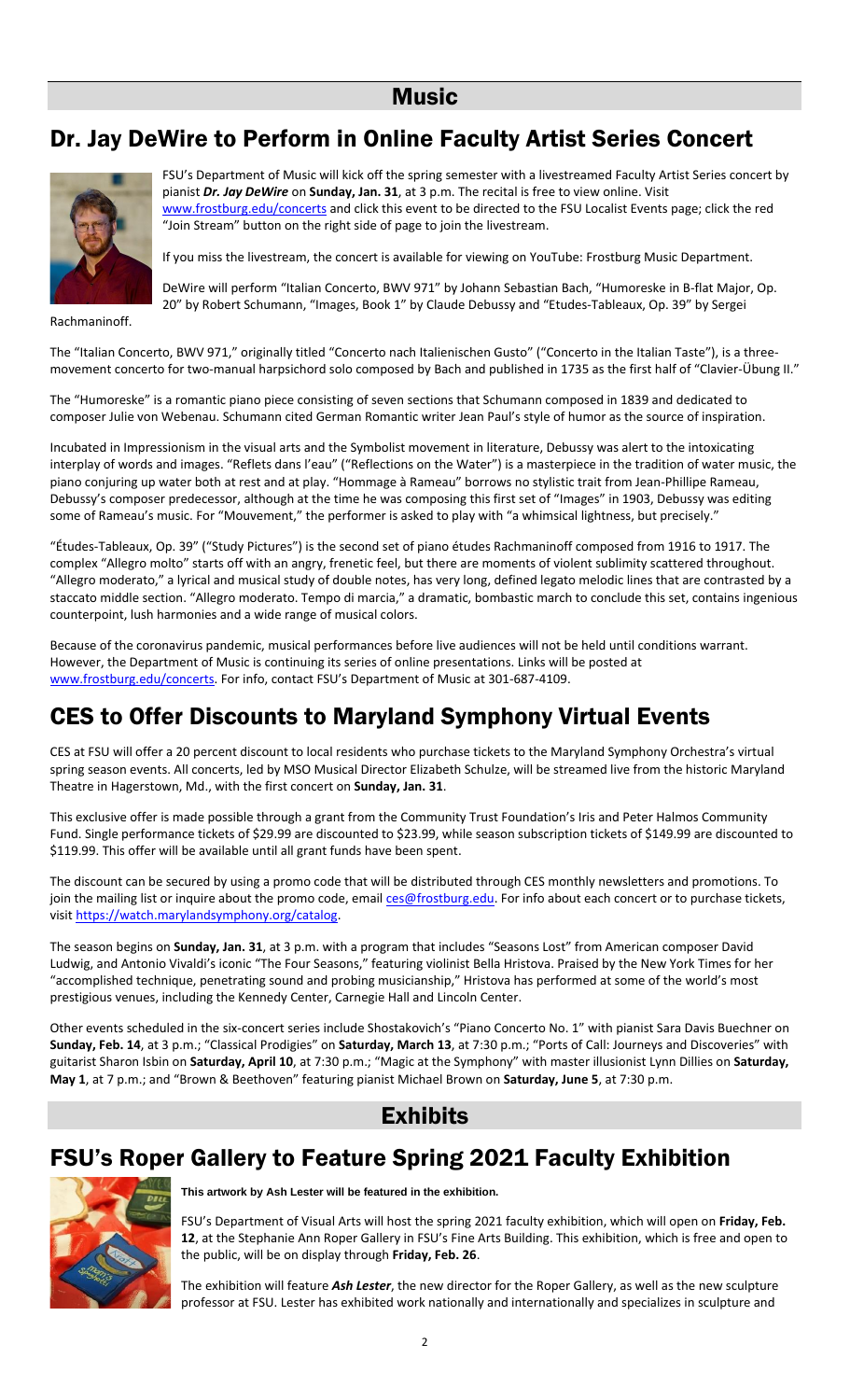installation, focusing on her coming-of-age as a queer woman in rural America. She touches on issues and topics such as class, isolation and stereotypes while simultaneously exposing and celebrating those communities and their often cliche cultures. Lester earned her bachelor's from Plattsburgh State University in northern New York and her master's at the University of South Florida in Tampa, Fla.

The Roper Gallery is open Monday through Friday from 1 to 4 p.m. For info, contact the Department of Visual Arts at 301-687-4797.

To prevent the spread of the coronavirus, Frostburg State University follows state health guidelines requiring the wearing of masks and physical distancing from others. Visitors to campus must visi[t www.frostburg.edu/checkin](http://www.frostburg.edu/checkin)</u> for symptom monitoring before arriving on campus and be prepared to display the "Reduced Risk" badge.

## Points of Pride

## Dr. Boyce Williams Recognized as Year of the Woman Honoree



*Dr. Boyce Williams*, dean of FSU's College of Education, has been recognized as a Year of the Woman honoree in The Greater Cumberland Committee 2020 Annual Report.

Historically, 2020 marked the 100th anniversary of the ratification of the 19th amendment, which started opening the doors of opportunity for women. TGCC's Year of the Woman initiative was launched in January as an effort to recognize female leaders from across the region, from CEOs of business to leaders at the highest levels of local and state government to executive directors and presidents of nonprofit and other civic organizations.

# FSU Engineering Student Profiled for 'Women in Technology'



As a young girl, FSU student *Kaoutar Sahmoudi* always had engineering on her "radar." But it was a career path that was uncommon for women and, particularly, women of color. Now, Sahmoudi's commitment to pursue her dream is receiving international recognition.

The FSU engineering major, with a concentration in materials engineering, secured an internship with Oceaneering Aerospace and Defense Technologies, where she was profiled in the company's "Women in Technology" series, an online feature addressing women in the male-dominated field of engineering. Oceaneering is a provider of services and products for the offshore energy industry and has nearly 90

offices worldwide.

Sahmoudi, who was born in Morocco and raised in Baltimore City, was set to attend Rutgers University, but decided on FSU after taking a closer look at its engineering program.

*Dr. Zhen Liu*, assistant professor in the FSU Department of Physics and Engineering, notes that Sahmoudi has the drive needed to succeed in the challenging field of engineering. She has taken on extra responsibilities within her major, including serving as past president of the FSU chapter of the National Society of Black Engineers.

During her internship, Sahmoudi designed and created 3D models of subsea vehicles for government contractor projects. She hopes to secure a position doing similar research after her graduation and make her childhood dreams of being a professional engineer a reality.

For info on the FSU Department of Physics and Engineering, call 301-687-4201 or visit [www.frostburg.edu/engineering.](http://www.frostburg.edu/engineering)

#### For the complete story, go to

[https://www.frostburg.edu/news/2020/12/FSU%20Engineering%20Student%20Profiled%20for%20Women%20in%20Technology.ph](https://www.frostburg.edu/news/2020/12/FSU%20Engineering%20Student%20Profiled%20for%20Women%20in%20Technology.php) [p.](https://www.frostburg.edu/news/2020/12/FSU%20Engineering%20Student%20Profiled%20for%20Women%20in%20Technology.php)

### FSU Engineering Student Receives Prestigious Department of Energy Fellowship



For FSU engineering student *Bria' Johnson*, getting to participate in the U.S. Department of Energy's prestigious Mickey Leland Energy Fellowship (MLEF) program this past summer was a tremendous honor. She was even more honored when her research project was highlighted on DOE's official website.

Johnson spent the 10-week program working on "Materials Modeling and Simulation or Supply Chain Assessments" determining "the long-term creep strength and life" of a corrosion- and heat-resistant nickelbase alloy. Her research assignment was monitored by top scientists at DOE's Office of Fossil Energy.

A native of Washington, D.C., Johnson's aspirations toward studying engineering reach back to her days of

attending a STEM high school. When her focus shifted to how polymers, ceramics and composites are used in the manufacturing and design of products, she chose FSU's engineering program and its concentration in materials engineering. Now a senior, she looks back at the benefits of the smaller class sizes and the ability to collaborate with her peers at FSU.

Johnson first heard of the MLEF program while attending a conference of the National Society of Black Engineers, which she served as both treasurer and vice president of the FSU chapter. According to her FSU professors, Johnson's motivation made her an ideal candidate for the MLEF program.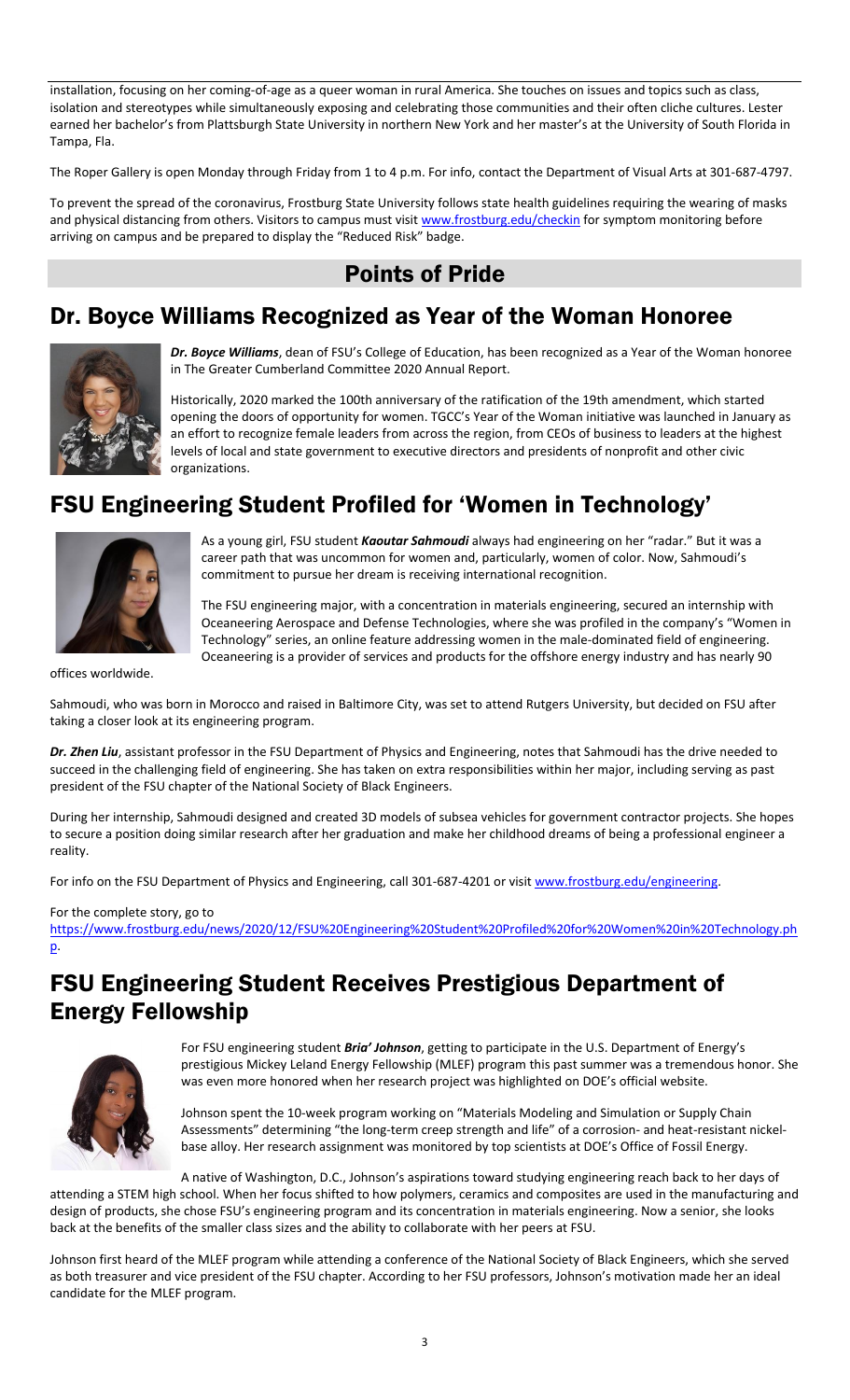"Bria' has made her mark in materials engineering study and research at Frostburg in past 3 and a half years," says Bria's advisor, materials engineering professor *Dr. Zhen Liu*. "She has been heavily involved in project design, development and leadership, founding a capstone team for the next-gen smart window materials innovation, leading toward a solar energy application with environmental protection and economic efficiency."

DOE's Office of Fossil Energy has hosted nearly 1,000 student fellows since 1995. Johnson plans to take her combined experiences at FSU and MLEF when she pursues a master's degree in mechanical engineering after graduation, with hopes of using her skills to protect our country.

For info on the FSU Department of Physics and Engineering, call 301-687-4201 or visit online a[t www.frostburg.edu/engineering.](http://www.frostburg.edu/engineering)

#### For the complete article, visit

[https://www.frostburg.edu/news/2020/12/FSU%20Engineering%20Student%20Receives%20Prestigious%20Department%20of%20E](https://www.frostburg.edu/news/2020/12/FSU%20Engineering%20Student%20Receives%20Prestigious%20Department%20of%20Energy%20Fellowship.php) [nergy%20Fellowship.php.](https://www.frostburg.edu/news/2020/12/FSU%20Engineering%20Student%20Receives%20Prestigious%20Department%20of%20Energy%20Fellowship.php)

#### Office of Sponsored Programs Successes/News

On Dec. 15, 2020, *Jason Litten* (Western Maryland Regional GIS Center) was awarded a \$90,000 contract by the Maryland Department of Natural Resources for general cartographic and geographic information system (GIS) services.

On Dec. 10, *Kara Platt* (Nursing) received a Nurse Faculty Annual Recognition Award of \$10,000 from the Maryland Higher Education Commission.

On Nov. 18, project director *Sandy Mehalko* (Small Business Development Center) was awarded \$81,294 by the University of Maryland, College Park, Maryland Small Business Development Lead Center in support of the Western Region Small Business Development Center for FY2021. SBDC provides outreach, review and assistance in business plan and financing proposal preparation, marketing strategies, procurement-related certifications and strategic planning based on the client's stage in the business life cycle.

On Oct. 30, *Branden Taylor* (Nursing) received a New Nursing Faculty Fellowship of \$50,000 over five years from the Maryland Higher Education Commission.

On Oct. 28, project director *Sara-Beth Bittinger* (Provost's Office) received a \$93,000 USM OnTrack Initiative award of University of Maryland Global Campus CARES Act funds from USM's William E. Kirwan Center for Academic Innovation. These funds are for building institutional capacity as the University moves courses online in response to the COVID-19 pandemic.

For more, see the Office of Sponsored Program's Successes/News webpage at [http://www.frostburg.edu/osp/successesnews.php.](http://www.frostburg.edu/osp/successesnews.php)

#### Report by FSU Student James Byers Honored as No. 1 Censored News Story of the Year



A report by FSU student *James Byers*, "Native American Women Are Missing, and No One Is Watching," written and submitted in *Andy Duncan*'s Socially Networked Journalism course (ENGL 355), has been honored as the No. 1 censored news story of the year in "Project Censored's State of the Free Press 2021," edited by Mickey Huff and Andy Lee Roth, published in December 2020 by Seven Stories Press.

Byers, a Cumberland resident, graduated in December with a major in mass communication and a minor in journalism. His report and the reports of five of his ENGL 355 classmates – *Olivia Howard*, *Ciel LaBossiere-Little*, *Maysa Oliver*, *Leah R. Perrin* and *Nadia Williams* – were published in April on the website of Project Censored, a nonprofit media watchdog organization founded at Sonoma State University in California.

For info, visit [https://www.projectcensored.org.](https://www.projectcensored.org/)

#### FSU Police Raised Money for Good Cause in 'No-Shave November'



**University police officers Daniel Dunn, Roy McKenzie and Thomas Bevan were participants in "No-Shave November."**

FSU Police officers participated in "No-Shave November" again this year and raised a total of \$785 to benefit 10-year-old Landen Richie, who faces a rare genetic disorder and related medical challenge.

A check was mailed to the family since no ceremony was held because of COVID-19 restrictions.

Law enforcement agencies also organized a small parade of police vehicles to drive past Richie's home as a way for him to see them.

No-Shave November is a national program supported by public safety officials nationwide. University Police joined Frostburg City Police and the Allegany County Sheriff's Office in this effort.

For info, contact S/Cpl. Daniel L. Dunn a[t dldunn@frostburg.edu.](mailto:dldunn@frostburg.edu)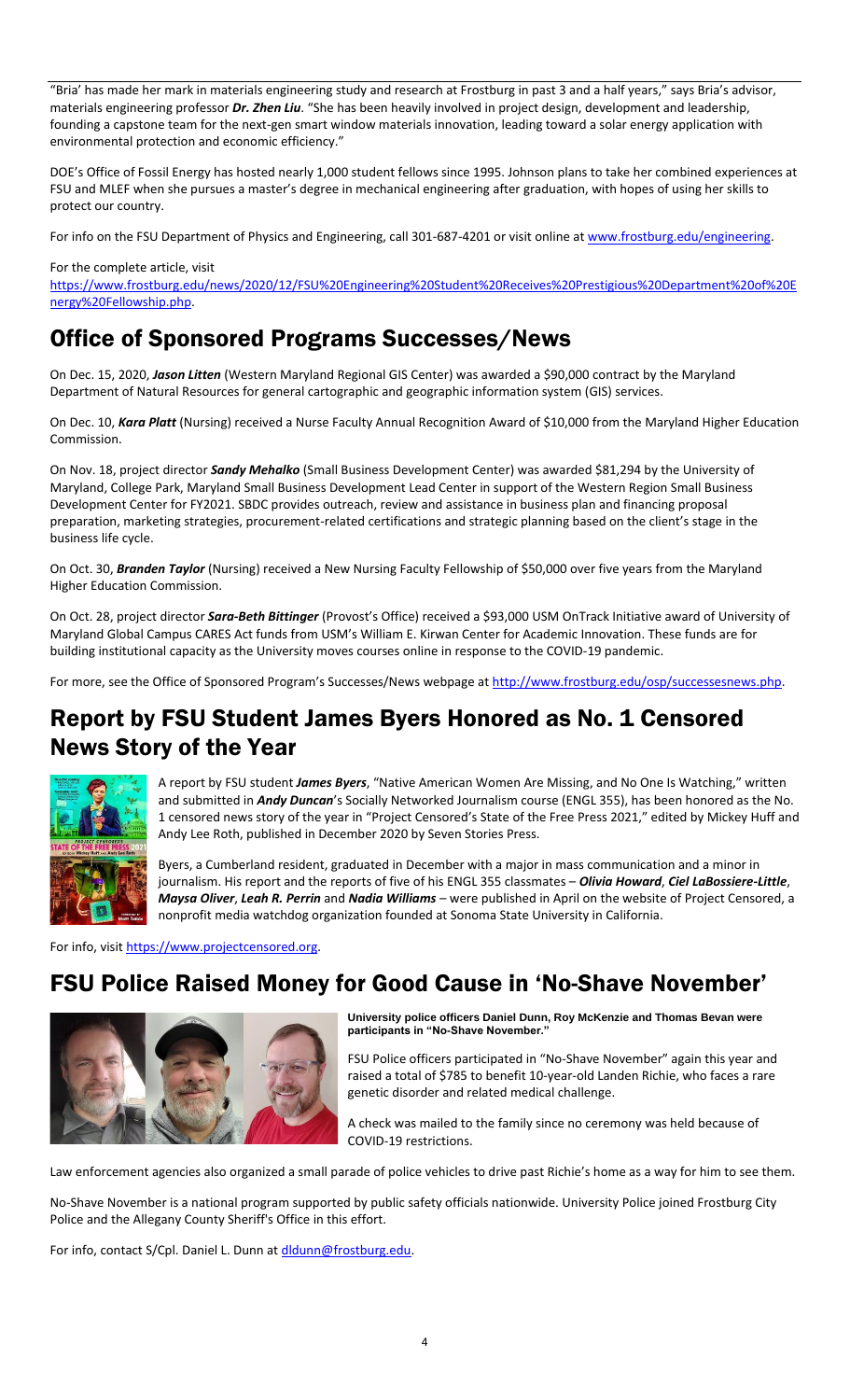# Professional Achievements

The latest edition of Professional Achievements has been published online a[t https://www.frostburg.edu/news/professional](https://www.frostburg.edu/news/professional-achievements.php)[achievements.php.](https://www.frostburg.edu/news/professional-achievements.php) Booklets from previous years can also be accessed here.

## FSU Maryland Accelerates Announces Distinguished Board

FSU's Maryland Accelerates program, a partnership designed to provide the state with more STEM teachers and enhance career paths for established teachers, has established a distinguished executive advisory board to guide its development and progress as the program begins to accept candidates.

The program, funded by a \$4 million federal grant and developed in partnership with Frederick and Garrett County public schools, will provide residency and stipend opportunities for college graduates seeking an FSU Master of Arts in Teaching, especially in the sciences, mathematics and computer science – called STEM fields, as well as provide a career path for established teachers to mentor new educators.

The board members reflect a range of backgrounds in public education, higher education and STEM fields.

It is chaired by *President Nowaczyk*, who has led FSU since 2016; he was previously provost of Clarion University, dean of the College of Arts and Sciences at the University of New Haven, East Carolina University's vice chancellor for Economic and Community Development and previously chair of its Department of Psychology.

Other board members include *Richard "Ricky" Arnold II*, NASA astronaut and the director of STEM Engagement for the University of Maryland Center for Environmental Science; Dr. James D. Fielder, Jr., secretary of Higher Education, Maryland Higher Education Commission, a member of Gov. Larry Hogan's Cabinet; Maryland State Sen. George Edwards, who serves on the Budget and Taxation Committee, among numerous committee assignments; Dr. Joann A. Boughman, University System of Maryland (USM) senior vice chancellor for Academic and Student Affairs and a board-certified medical geneticist; Dr. Nancy S. Shapiro, USM associate vice chancellor for Education and Outreach and special assistant to the Chancellor for P-20 Education; Dr. Jennifer Judkins, Maryland State Department of Education (MSDE) assistant state superintendent for the Division of Assessment, Accountability and Information Technology; Dr. Darla F. Strouse, MSDE executive director of Partnerships and Development; Dr. Theresa R. Alban, superintendent of Frederick County Public Schools since 2011; Barbara L. Baker, superintendent of Garrett County Public Schools; and *Mary Clapsaddle*, FSU director of Government Relations and former legislative analyst.

Ex officio members of the board are *Albert A. Delia*, FSU vice president for Regional Development and Engagement; *Dr. Michael B. Mathias*, FSU interim provost and professor of philosophy; and Christine Miller, U.S. Department of Education senior program analyst.

The board held its first meeting virtually on Jan. 19. For info about the Maryland Accelerates program, visit [www.frostburg.edu/marylandaccelerates.](http://www.frostburg.edu/marylandaccelerates)

## FSU's Small Business Development Center Launches Business Transition Program

FSU and the Western Region Maryland Small Business Development Center have created a new Legacy Business Transition Program to assist area business owners seeking to sell their businesses and individuals or entities interested in purchasing them.

The Legacy Business Transition Program, a collaboration between the two institutions, was designed as a resource for those looking to sell their businesses due to retirement, the inability to pass on the business to interested parties, financial hardships brought on by the COVID-19 pandemic and other reasons. The goal of the program is to keep local businesses open and ongoing to provide direct employment and continue to offer goods and services to local communities.

All services are offered free of charge and are available to businesses located within the I-68 Regional Alliance Corridor, which includes Bedford and Somerset counties in Pennsylvania, Allegany and Garrett counties in Maryland and Mineral County in West Virginia.

The program will assist sellers with generating a business analysis of valuation and selling price, creating a confidential marketing package, listing service and introducing businesses to potential buyers. Buyer services include assisting with due diligence, structuring letters of intent and purchase agreements, financial qualification and post-purchase support.

Interested parties can contact Mark Prave at 888-237-9007 ext. 8 or miprave@frostburg.edu, or visit [www.frostburg.edu/legacybusiness](http://www.frostburg.edu/legacybusiness) for info.

## Delmock Technologies Holds Ribbon Cutting at New FSU Location



Delmock Technologies, Inc., a Baltimore-based certified HUBZone business that provides complex mission-critical IT and health solutions, recently held a ribbon cutting at its new location at the Advanced Technology Center at FSU.

DTI is the first tenant of ATC, part of the FSU Innovation Park. FSU students have already landed research internships with DTI, which is committed to "educate and train a pipeline of workers with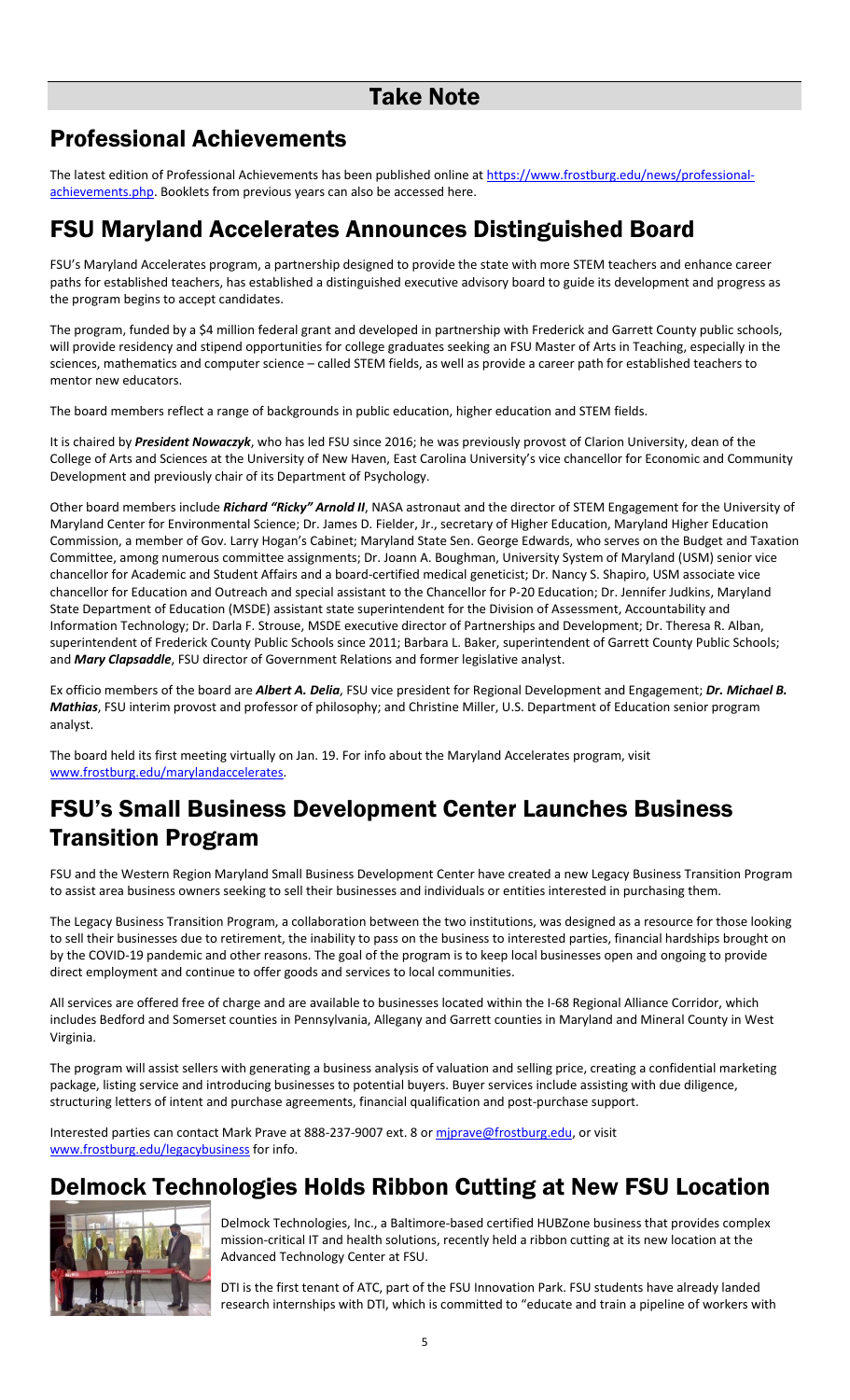digital and technology skills necessary to support the Advanced Technology Center in Frostburg" and grow Western Maryland's IT workforce.

Those in attendance at the ribbon cutting, either in person or virtually, included DTI CEO/President Winston DeLattiboudere, *President Nowaczyk*, Maryland Senator George Edwards, Maryland Delegate Mike McKay and Allegany County Commission President Jake Shade, among others.

"We are grateful for the strong support demonstrated by Allegany County and our legislative delegation for making DTI's expansion into our area possible," said FSU's Vice President for Regional Development and Engagement *Al Delia*. "FSU looks forward to a close partnership with DTI to help establish programs, including a remote work center, to benefit Allegany County and the entire region."

For info, visit [www.delmock.com](http://www.delmock.com/). For info on FSU's Innovation Park and Advanced Technology Center, contact Delia at 301-687-4111.

# Phi Kappa Phi to Celebrate National PKP Week

The FSU chapter of Phi Kappa Phi will celebrate national PKP week **from Monday, Feb. 1, through Friday, Feb. 5**, with a virtual trivia contest and prizes. Follow pkpfrostburg on Instagram or Phi Kappa Phi – Frostburg State University on Facebook to learn more about the society and eligibility requirements, and have a chance to earn a Starbucks gift card.

For info, contact Dr. Linda Steele at **Isteele@frostburg.edu**.

### FSU Foundation Opportunity Grants



The FSU Foundation is once again seeking funding proposals from faculty, staff and students for Foundation Opportunity Grants and several other awards for fiscal year 2022 (academic year 2021-22).

Those interested should complete the FSU Foundation Opportunity Grant Request Form (application link a[t www.frostburg.edu/opportunity\)](https://forms.frostburg.edu/21), which

includes a line-item budget. All applications must be limited to two pages. A third page is only permitted for the line-item budget. After you complete the form, you must submit it online a[t www.frostburg.edu/opportunity.](https://forms.frostburg.edu/21) **No paper or emailed applications will be accepted.**

The deadline for proposals is midnight on **Sunday, March 7**. Applicants will be notified of the awards following the Foundation Board meeting on **Friday, June 4**.

Projects may be funded from the following:

- **Annual Fund** for projects that support FSU's institutional priority to enhance experiential and applied learning opportunities for students inside and outside the classroom
- **Bowling Family Global Citizen Funds** to support the global competence of FSU students
- **Al and Dale Boxley Faculty Award/Student Research Award** to support faculty or student projects
- **J. Frederick Gibralter Regional and Cultural Arts Funds** to support regional and cultural arts programs at FSU
- **Jonathan Gibralter Presidential Leadership Fund for Alcohol Awareness and Education** to support educational programs, social programs and/or community service-related programs geared toward alcohol awareness and the importance of responsible behaviors and decision making
- **Catherine R. Gira Campus-to-Community Awards** to support students or student projects that demonstrate an entrepreneurial spirit, critical thinking skills and a determination to be successful
- **Kim and Marion Leonard Experiential Authentic Leadership Learning Funds (new fund this year)** to support the FSU Leadership Program as it introduces activities that empower educators to design learning experiences so that students will understand the value we place on mindfulness, authenticity, awareness, vulnerability, openness, trust, listening and respect.
- **Woodward and Virginia Pealer Faculty Development Award** to support student scholarships and faculty development initiatives for stipends/funding and travel expenses for visiting scholars, lecturers, artists, performers and programs; recognition and promotion of these activities; equipment purchases in conjunction with these activities; and outreach/professional development programs for Allegany County
- **Martha T. and Ralph M. Race Western History Lecture Funds** to support an annual lecture series on the topic of Western history
- **Stephen M. Spahr Student Activism Award** to provide financial assistance to student organizations, classes or informal groups of students needing funds to travel to programs or centers of governmental activity to experience, firsthand, the workings of the democratic process
- **Marlene Weimer Memorial Scholarly Endeavors Fund** to support scholarly endeavors in the area of innovative mathematics faculty development initiatives and/or scholarship support for outstanding mathematics students, depending on the area of greatest need as determined annually by the Mathematics Department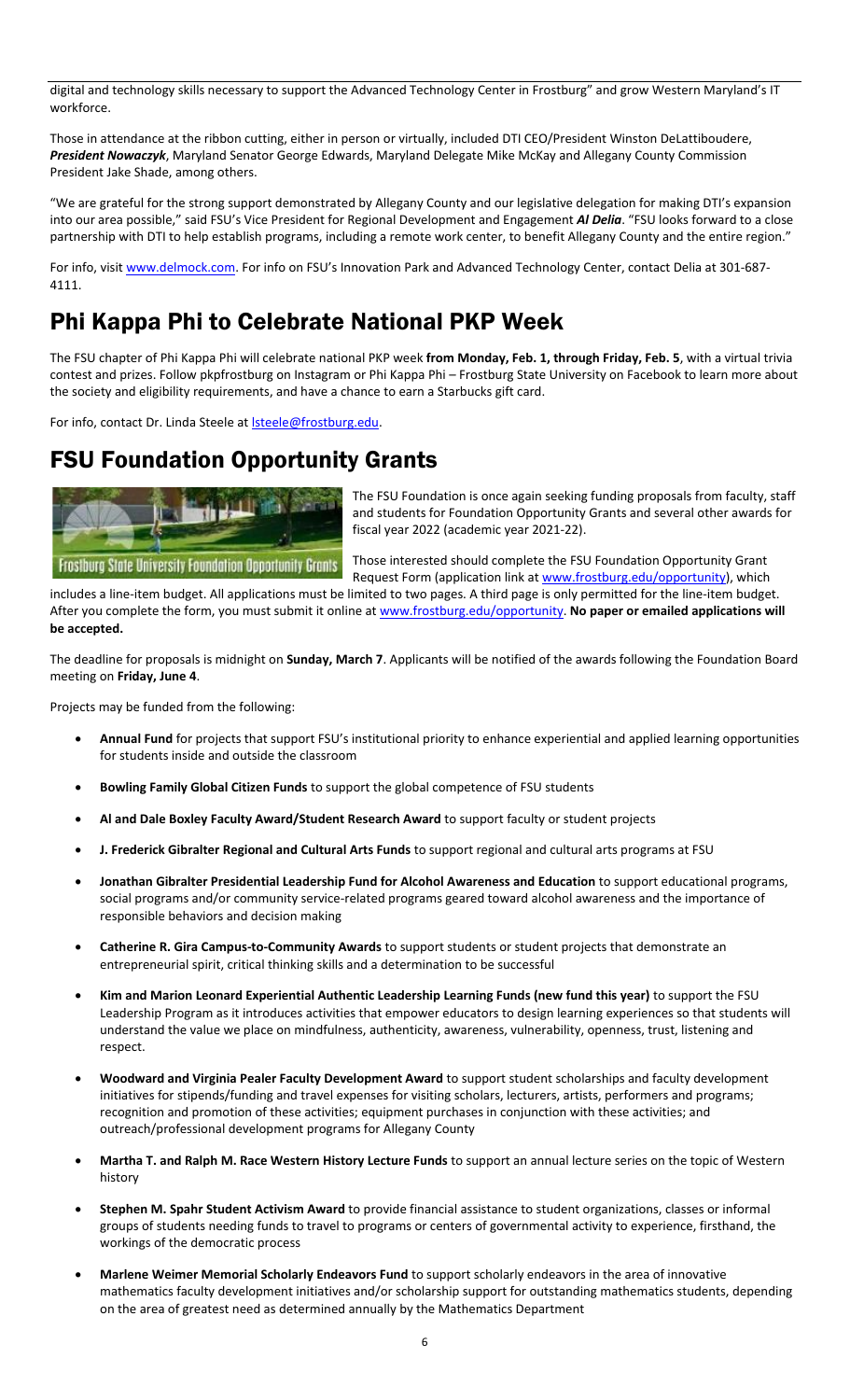You can access the award descriptions at [www.frostburg.edu/opportunitygrants](https://www.frostburg.edu/foundation/Annual-Fund/opportunity-grants.php) and a list of previously supported projects at [https://www.frostburg.edu/foundation/\\_files/pdfs/fundedprojects.pdf.](https://www.frostburg.edu/foundation/_files/pdfs/fundedprojects.pdf)

## Undergraduate Research Symposium Coming in April

This year the FSU Undergraduate Research Symposium will be virtual (details to follow in February) and will be on **Friday, April 23**, **rather than the traditional first Friday in May**. Students who planned to present last year will be given the opportunity to participate this year if they are still interested.

For info, contact Dr. Karen Keller at klkeller@frostburg.edu.

# Save the Date for Homecoming 2021!



This year, Homecoming at FSU will be held **from Thursday, Sept. 30, through Sunday, Oct. 3**.

For info, contact the Office of Alumni Relations at 301-687-4068 o[r alumni@frostburg.edu.](mailto:alumni@frostburg.edu)

## Reminder – New York Times Digital Subscription Program

#### Free to FSU Students, Faculty and Staff!

The NYTimes.com digital subscription program supports a 21st-century education and improves student success while providing the campus community with a trusted resource to use to enhance global current news awareness, enrich curriculum discussions and provide a reputable research source. This subscription provides access to in-depth coverage of the daily issues being addressed in the news, expert analysis and reporting of historical events as they occurred. Faculty will be able to freely recommend using NYTimes.com to students to enhance their research and educate them on the differences between authenticated news sources and "fake news."

#### New York Times Digital Option Features

NYTimes.com is a multi-platform news site that provides full access to The New York Times and International New York Times content, including breaking news, multimedia, reviews and opinion, blogs, videos and more. NYTimes.com is updated 24/7. From the home page, one can access more than 25 Times sections, including World, Politics, New York, Opinion, Business, Technology, Science, Sports, Arts, Fashion and Style, and Video. Users may search the site for articles from the current day back to 1851.

The New York Times Academic Site License program provides all FSU students, faculty and staff the ability to access NYTimes.com on any device connected to the internet, on or off campus. Users can customize their account to set up alert newsletters, view and submit reader comments, plus save and share articles.

#### User Registration Procedure

Current students, faculty and staff will need to register to access The New York Times via a link on the Ort Library's A-Z Databases website. Point your web browser t[o http://libguides.frostburg.edu/az.php](http://libguides.frostburg.edu/az.php) and select the New York Times/NYTimes.com –Account Creation Required link. Off-campus users will need to enter the barcode number on their FSU ID card and last name to proceed. You will then be prompted to register for an account on the NYTimes.com website using your FSU email address. Detailed registration instructions can be found at https://tinyurl.com/yc3r7ooa.

#### Instructional Resources for Faculty

In addition to campus-wide access to NYTimes.com, FSU will also have access to the value-added InEducation academic resources available a[t www.nytimesineducation.com.](http://www.nytimesineducation.com/) Teaching resources and curricular activities are available for more than 10 broad subject areas. Click on Register at the top right of the InEducation website to access this resource. You will need to use your FSU email address to create an account.

For info, contact the Ort Library Main Services Desk at 301-687-4395 o[r libref@frostburg.edu.](mailto:libref@frostburg.edu) All other program inquiries can be directed to Bill Mandicott at **wmandicott@frostburg.edu** or 301-687-4881.

## Brady Health Conducting Flu Vaccine Clinics



Brady Health is administering the quadrivalent vaccine again this year. A quadrivalent influenza vaccine protects against four flu viruses, including two type A viruses and two type B viruses.

**Clinics will be held at Brady Health Mondays through Fridays from 9 a.m. to 4 p.m.** They are open to students, faculty and staff.

**You must call 301-687-4310 to schedule an appointment.**